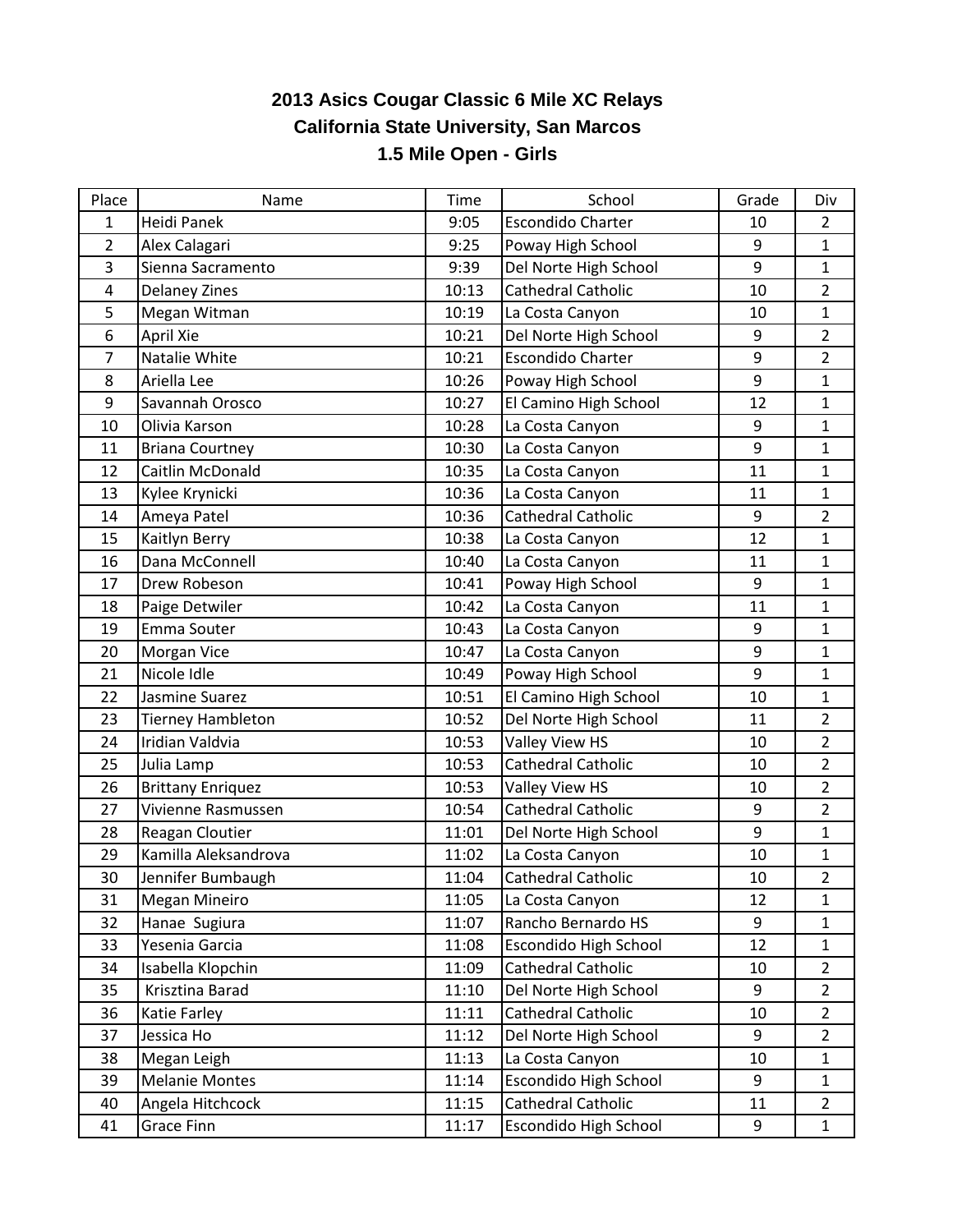| 42 | Sophia Ilas             | 11:18 | La Costa Canyon              | 11 | $\mathbf{1}$   |
|----|-------------------------|-------|------------------------------|----|----------------|
| 43 | <b>Haley Mueller</b>    | 11:21 | Poway High School            | 9  | $\mathbf{1}$   |
| 44 | <b>Kelly Sanker</b>     | 11:33 | Cathedral Catholic           | 10 | $\overline{2}$ |
| 45 | Courtney Smith          | 11:34 | Cathedral Catholic           | 10 | $\overline{2}$ |
| 46 | Annika Bram             | 11:35 | La Costa Canyon              | 9  | $\mathbf{1}$   |
| 47 | Jordan Aderholdt        | 11:36 | <b>Escondido Charter</b>     | 12 | $\overline{2}$ |
| 48 | Ayana Yamagata          | 11:36 | Rancho Bernardo HS           | 10 | $\mathbf{1}$   |
| 49 | Carina Abrego           | 11:38 | Vista Del Lago HS            | 11 | $\overline{2}$ |
| 50 | <b>Molly Burns</b>      | 11:39 | <b>Cathedral Catholic</b>    | 10 | $\overline{2}$ |
| 51 | <b>Madison Buchanan</b> | 11:41 | Poway High School            | 9  | $\mathbf{1}$   |
| 52 | Megan Golba             | 11:43 | Cathedral Catholic           | 11 | $\overline{2}$ |
| 53 | Carmen Vejar-Preece     | 11:44 | <b>Cathedral Catholic</b>    | 10 | $\overline{2}$ |
| 54 | Cali Schiefer           | 11:45 | La Costa Canyon              | 9  | $\mathbf{1}$   |
| 55 | Jasmine Macias          | 11:46 | Valley View HS               | 12 | $\overline{2}$ |
| 56 | <b>Emily Putnam</b>     | 11:51 | La Costa Canyon              | 9  | $\mathbf{1}$   |
| 57 | Victoria Aragon         | 11:56 | Cathedral Catholic           | 9  | $\overline{2}$ |
| 58 | Natalie McGhee          | 11:56 | Poway High School            | 9  | $\mathbf{1}$   |
| 59 | <b>Gabby Burns</b>      | 11:57 | Cathedral Catholic           | 10 | $\overline{2}$ |
| 60 | Michaela Greeven        | 11:59 | <b>Cathedral Catholic</b>    | 12 | $\overline{2}$ |
| 61 | Kate Goldberg           | 12:03 | <b>Cathedral Catholic</b>    | 9  | $\overline{2}$ |
| 62 | Julia Steele            | 12:04 | <b>Cathedral Catholic</b>    | 9  | $\overline{2}$ |
| 63 | Kayla Lutes             | 12:05 | La Costa Canyon              | 9  | $\mathbf{1}$   |
| 64 | Christine Lopez         | 12:06 | Cathedral Catholic           | 11 | $\overline{2}$ |
| 65 | Alex Cerveny            | 12:07 | Cathedral Catholic           | 9  | $\overline{2}$ |
| 66 | Nadine Vincent          | 12:10 | Cathedral Catholic           | 12 | $\overline{2}$ |
| 67 | Janelle Castellon       | 12:11 | Vista Del Lago HS            | 9  | $\overline{2}$ |
| 68 | Cynthia Ramos           | 12:12 | Valley View HS               | 11 | $\overline{2}$ |
| 69 | Ali Otto                | 12:15 | Cathedral Catholic           | 10 | $\overline{2}$ |
| 70 | Daniela Napoli          | 12:20 | Escondido High School        | 9  | $\mathbf{1}$   |
| 71 | <b>Hailey Black</b>     | 12:21 | La Costa Canyon              | 10 | $\mathbf{1}$   |
| 72 | <b>Heather Pape</b>     | 12:22 | Cathedral Catholic           | 11 | $\overline{2}$ |
| 73 | Jennifer Brenk          | 12:22 | <b>Cathedral Catholic</b>    | 12 | $\overline{2}$ |
| 74 | MaKena Westbrook        | 12:23 | El Camino High School        | 10 | $\mathbf{1}$   |
| 75 | Sophia Battiata         | 12:23 | Cathedral Catholic           | 9  | $\overline{2}$ |
| 76 | Hermmy Wang             | 12:24 | Cathedral Catholic           | 9  | $\overline{2}$ |
| 77 | Arianna Camino          | 12:24 | <b>Escondido High School</b> | 10 | $\mathbf{1}$   |
| 78 | Elizabeth Sullivan      | 12:26 | Cathedral Catholic           | 11 | $\overline{2}$ |
| 79 | Cara Lin                | 12:27 | Cathedral Catholic           | 9  | $\mathbf{1}$   |
| 80 | <b>Elizabeth Pegg</b>   | 12:28 | Del Norte High School        | 9  | $\mathbf{1}$   |
| 81 | <b>Mallory Waller</b>   | 12:43 | Poway High School            | 9  | $\mathbf{1}$   |
| 82 | Katie Kinsey            | 12:44 | Cathedral Catholic           | 9  | $\overline{2}$ |
| 83 | <b>Madison Gauthier</b> | 12:49 | La Costa Canyon              | 9  | $\mathbf{1}$   |
| 84 | Courtney Scofield       | 12:50 | Escondido High School        | 10 | $\mathbf{1}$   |
| 85 | Sonali Carlton          | 12:52 | Del Norte High School        | 10 | $\mathbf{1}$   |
| 86 | Haley Loyd              | 13:01 | Cathedral Catholic           | 9  | $\overline{2}$ |
| 87 | Carly Truscott          | 13:02 | Cathedral Catholic           | 9  | $\overline{2}$ |